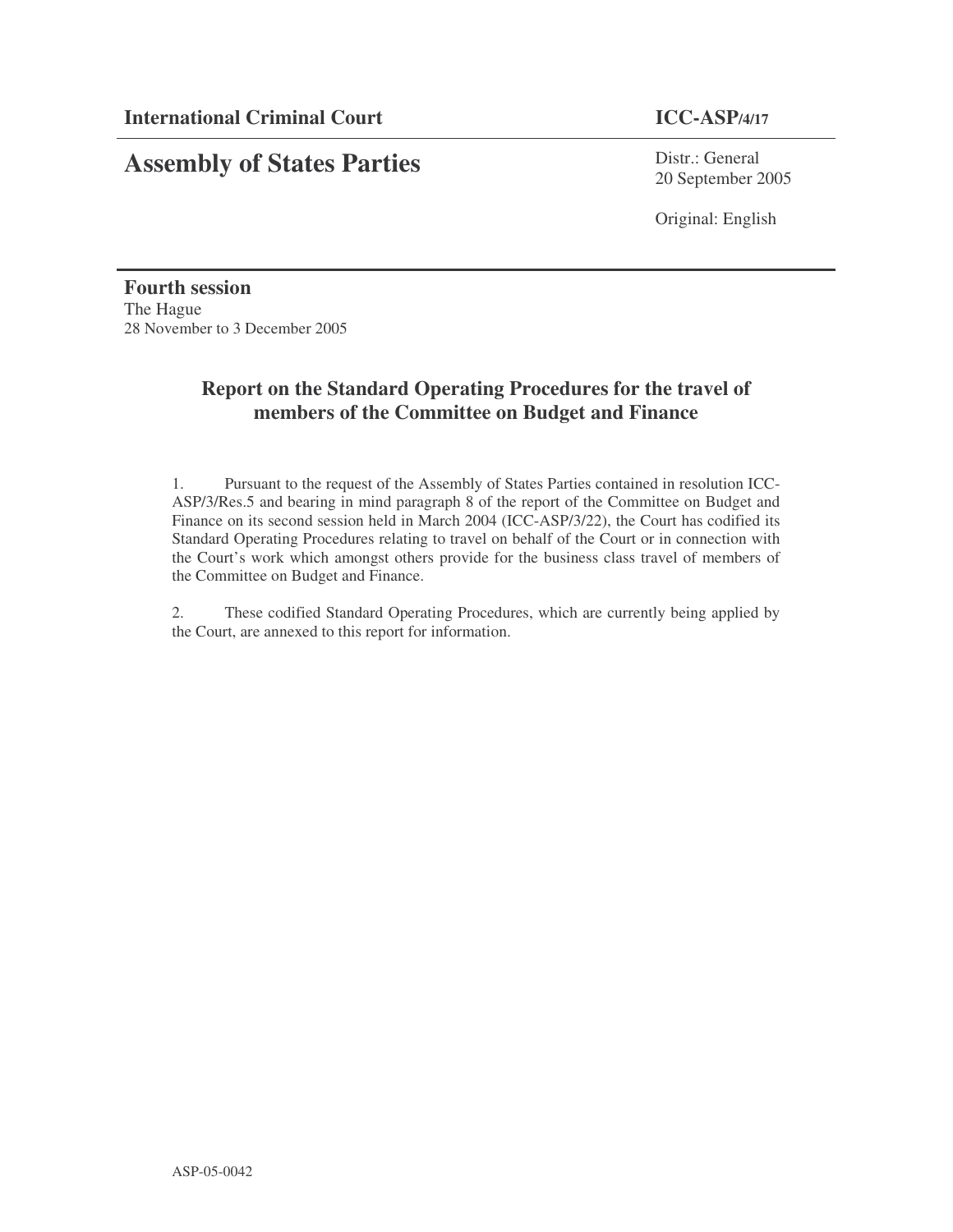## **ANNEX**

**Standard Operating Procedures** as of 30th August 2005

#### **Official Travel**

#### Section 1

#### Purpose

1.1 These Standard Operating Procedures set out the rules and regulations applicable to all persons undertaking official travel in connection with the work of the Court.

#### Section 2

#### Authorization of official travel

2.1 Official travel shall be duly authorized in writing before it is undertaken. Only in exceptional cases shall oral approval of travel be accepted. In such cases, a written travel request shall be provided as soon as possible.

2.2 Official travel shall be arranged through the Travel Unit. Upon request, the Travel Unit may allow travellers to make their own travel arrangements.

#### Section 3

#### Standard travel class, rest periods, authorized stopovers and annual leave compensation for travel by train and by air

3.1 The standard travel class for official travel by train shall be first class or equivalent accommodation, as appropriate.

3.2 The standard travel class for official travel by air shall be economy class, except as provided in (a) and (b) below:

- (a) For Under-Secretaries-General and Assistant Secretaries-General (or persons of equivalent rank) and, where applicable, their eligible family members, the class immediately below first class shall be provided for travel on official business, on appointment, reassignment or separation, on home leave and family visit, irrespective of the duration of the particular flight.
- (b) For travellers below the rank of Assistant Secretary-General (or equivalent) and, where applicable, their eligible family members, the class immediately below first class shall be provided for travel on initial appointment or separation where the traveller is serving on a contract of one year's duration or more and the journey time is nine hours or longer.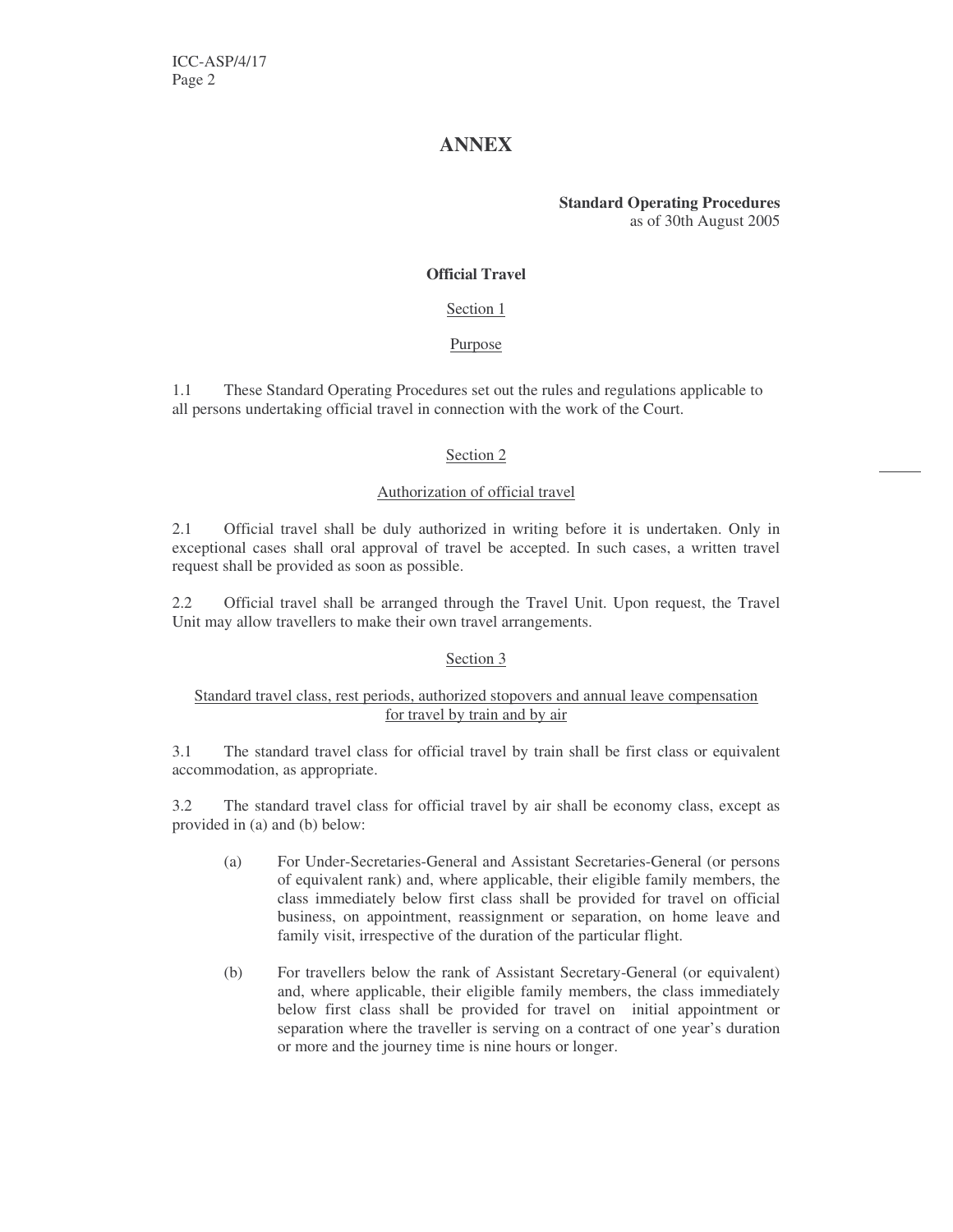(c) Subject to the provisions of 3(2)c above, for members of the Committee of Budget and Finance, the class immediately below first class shall be provided for travel where the duration of a journey is of nine hours or longer.

3.3 Travellers and, where applicable, their eligible family members on official travel by air are entitled to rest periods and stopovers for rest purposes:

- (a) When the duration of a journey is six hours or longer; or
- (b) When a journey exceeds travel through five world time zones.

3.4 For official travel by air, travellers are entitled to rest periods before commencing duties or a stopover for rest purposes as follows:

- (a) When the scheduled time for the journey is between 6 and 9 hours, the traveller shall not normally be required to commence duty on the day of arrival. The rest period shall not be charged to annual leave only if the rest period is actually used. The traveller is entitled to daily subsistence allowance away from the duty station;
- (b) When the scheduled time for the journey is between 9 and 16 hours, or when a journey exceeds travel through five world time zones, the traveller shall normally be required to commence duty on the second calendar day after arrival. The rest period shall not be charged to annual leave only if the rest period is actually used. The traveller is entitled to daily subsistence allowance away from the duty station;
- (c) When the scheduled time for the journey is more than 16 hours, the traveller may have one authorized stopover for rest purposes, which shall not exceed 24 hours, at an intermediate point on route, with daily subsistence allowance. As an alternative to the rest stopover, the traveller may choose to commence duty on the second calendar day after arrival. The rest period shall not be charged to annual leave only if the rest period is actually used. The traveller is entitled to daily subsistence allowance away from the duty station.

3.5 A traveller is not entitled to non-chargeable annual leave to compensate for official travel when the rest period falls on a weekend or holiday.

3.6 The duration of a journey shall be determined on the basis of the combined flying time of all legs of the journey by the most direct and economical route available to the designated destination. The flying time shall include transfers provided by an airline by means of transport other than by air, and scheduled stops for changes of plane or for other purposes included as part of the official reservation. The calculation of the duration of the journey shall exclude travel time to and from airports or other transport terminals.

3.7 Air travel shall be provided at the most economical rate. This may include discounted airfares. The Court shall assume responsibility for any surcharge imposed after the issue of tickets if changes to the original travel plans are authorized by the Court.

3.8 The standard travel class for official travel may be authorized at a level higher than normally applicable on an exceptional basis, when justified by special circumstances, such as for duly certified medical reasons. Prior approval shall be obtained from the appropriate designated officials of the Court.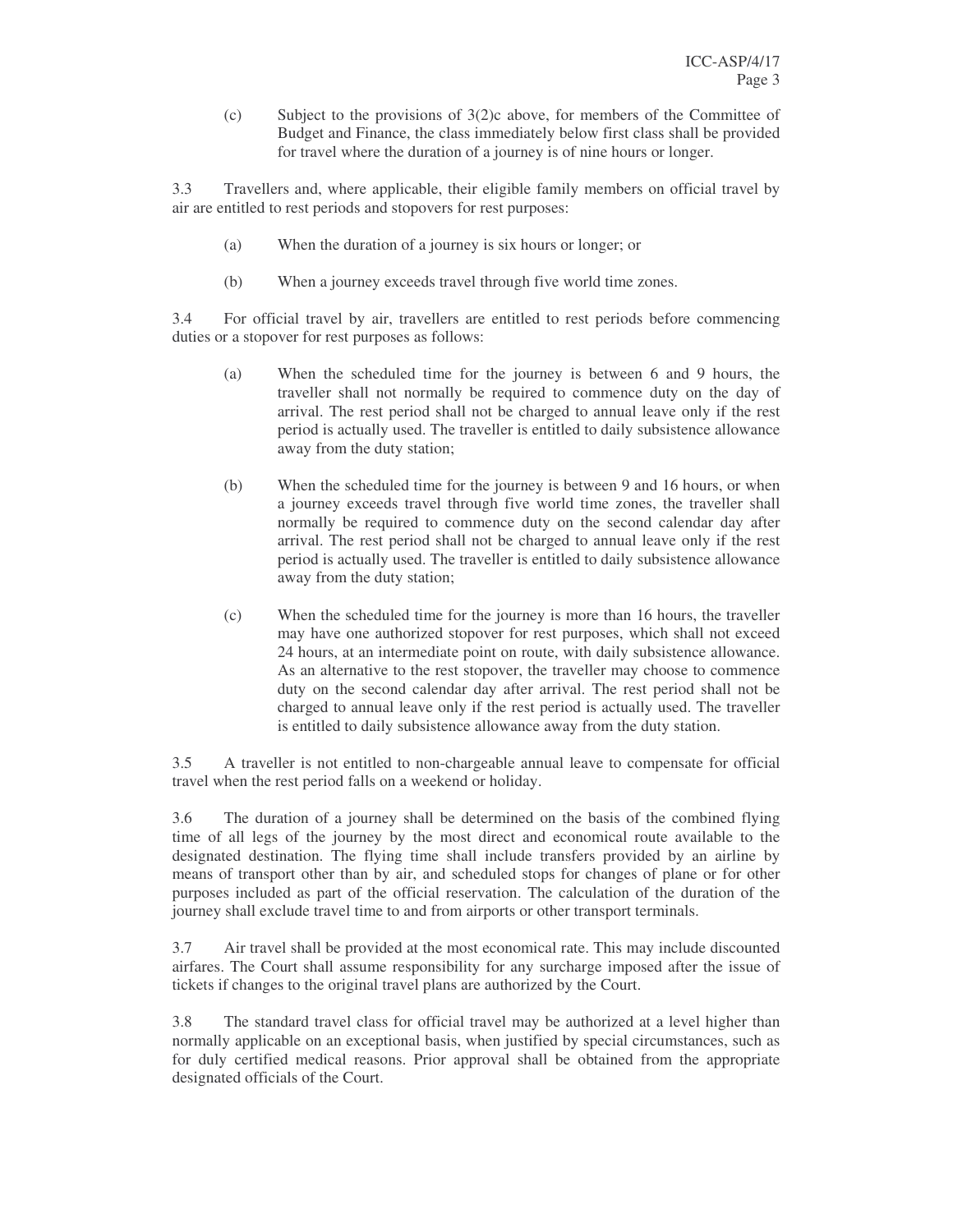ICC-ASP/4/17 Page 4

3.9 When the traveller uses a more economical travel class than the approved standard for the authorized travel, the Court shall pay only for the travel class actually used, at the rate paid by the traveller. Use of a more economical fare shall not entitle the traveller to apply savings to any deviation from the approved itinerary or to additional stopovers or further transportation. The traveller shall be responsible for any delays, penalties or additional expenses incurred as a result of making such special arrangements.

3.10 When the traveller uses a less economical travel class than the approved standard for the authorized travel, the Court shall pay only for travel actually authorized, and additional expenses shall be borne by the traveller. The traveller shall be responsible for any delays, penalties or additional expenses incurred as a result of making such special arrangements.

#### Section 4

#### Travel time other than on home leave or family visit travel

4.1 In the case of official travel, other than on home leave or family visit travel, by the most direct and economical route, either by air or by the fastest available surface mode of transportation when air travel is not feasible, actual travel time spent during a working day or an authorized stopover for rest purposes, or for unavoidable stopovers which cannot reasonably be regarded as rest stops, shall not be charged to annual leave.

4.2 Travellers are not entitled to non-chargeable annual leave to compensate for official travel when the rest period falls on a weekend or holiday.

4.3 Travellers travelling for all or part of a journey by a requested indirect air route, or wholly or in part by surface when air transportation is the normal mode, or by other than the fastest available surface means of transportation when air travel is not feasible, shall be granted travel time not chargeable to annual leave only for the time which would have been required had the travel been undertaken by the most direct route and normal mode.

#### Section 5

#### Travel time on home leave or family visit

5.1 For travel on both the outward and return journey on home leave or family visit, travellers shall be granted a fixed amount of travel time not chargeable to annual leave, determined on the basis of the most direct flights available as follows:

- (a) One day for each journey of less than 9 hours;
- (b) Two days for each journey of 9 hours or more but less than 16 hours;
- (c) Three days for each journey of 16 hours or more.

5.2 The approved travel time shall include any authorized rest period or stopover made by the traveller and the time required for any additional journey to or from:

- (a) The international port of arrival and place of home leave within the home country;
- (b) The place of entitlement for family visit travel when the place of entitlement is in a country other than the home country.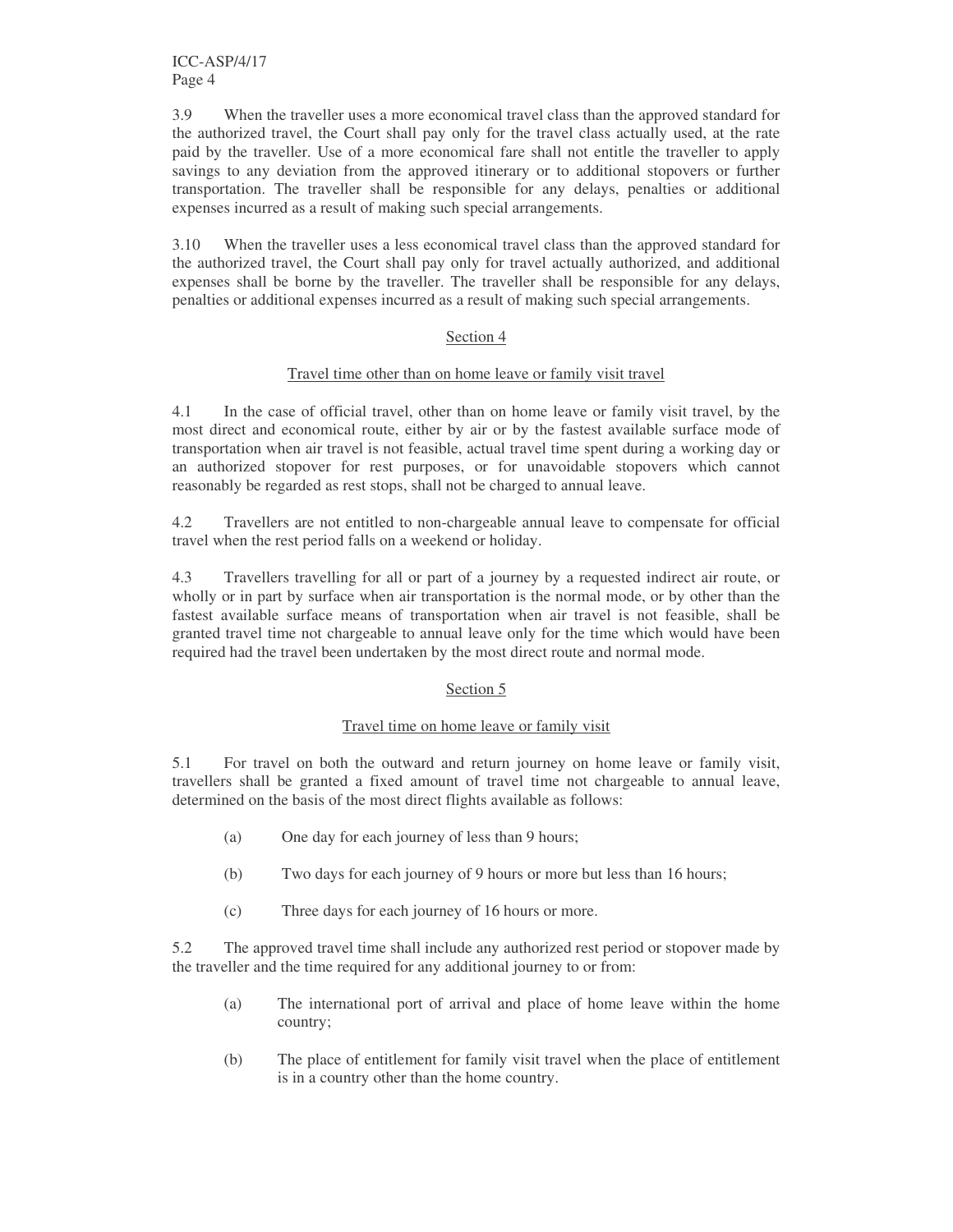5.3 One stopover for rest purposes, which shall not exceed 24 hours, may be authorized at an intermediate point on route, with daily subsistence allowance, for journeys of 9 hours or longer for travellers travelling on home leave with children under the age of 12. No stopovers shall be granted in connection with family visit travel or education grant travel.

#### Section 6

#### Deviations from the approved route, mode of transportation or standard of accommodation

6.1 When travellers are permitted to travel for their personal convenience by a route, mode of transportation or standard of accommodation other than that approved, their entitlement in respect of a particular journey shall be limited to the travel expenses and travel time to which they would have been entitled had the travel been undertaken by the approved route, mode of transportation and standard of accommodation. The reimbursable travel expenses shall be calculated on the basis of the most economical airfare by the most direct route or the most economical route when airfare is not applicable, at the appropriate standard and rate.

6.2 Official travel in respect of appointment, family visit, home leave, education grant and separation may be undertaken by privately owned motor vehicle. Reimbursement for travel by private motor vehicle shall be based on the mileage shown on official road guides and at the rate applicable to the country. Parking fees and tolls shall be paid only upon presentation of a receipt. Reimbursement shall be made once per automobile. In such cases:

- (a) The reimbursed amount for travel by private motor vehicle for a distance of over 500 kilometres shall be equivalent to the most economical airfare by the most direct route to or from the closest airport or the most economical route when airfare is not applicable. Additional expenses shall be borne by the traveller;
- (b) Prior to the commencement of official travel by private motor vehicle, a waiver of liability shall be signed by the traveller and forwarded to the Travel Unit.

6.3 Deviation from the approved route, mode of transportation or standard of accommodation for reasons other than personal convenience shall be approved by the appropriate designated officials of the Court.

#### Section 7

### Terminal expenses

7.1 Terminal expenses are allocated to cover all expenses for public transport between the airport or other point of arrival or departure and the hotel or other place of residence, transfer of baggage and other related incidental charges. These expenses shall be reimbursed in a fixed amount in respect of the traveller and, where applicable, each eligible family member authorized to travel at the expense of the Court. Where an official vehicle is made available by the Court or where the traveller is authorized to use a private motor vehicle, no terminal expenses shall be allocated. For travel of eligible family members, reduced terminal expenses shall be applicable.

- 7.2 No terminal expenses shall be reimbursable in respect of:
	- (a) An intermediate stop which is not authorized;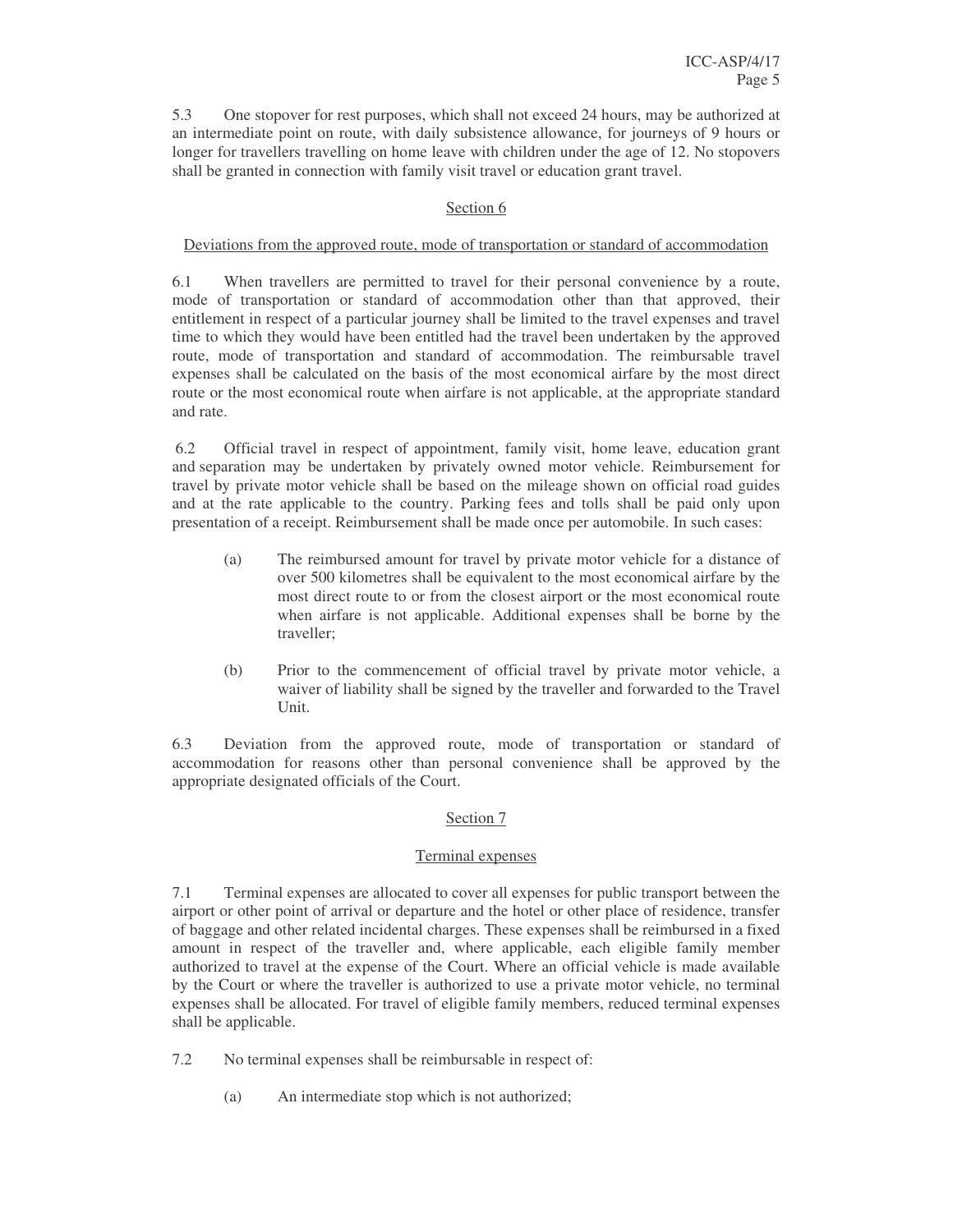- (b) An intermediate stop of less than six hours which does not involve leaving the terminal, or is exclusively for the purpose of making an onward connection;
- (c) Authorized official travel by private motor vehicle.

#### Section 8

#### Route and mode of transport for travel other than home leave, family visit or education grant travel

8.1. The normal mode of transport for all official travel other than home leave, family visit or education grant travel shall be by air or by train, whichever is more efficient.

8.2 The normal route for travel shall be the most direct and economical route.

#### Section 9

#### Route and mode of transport for travel of staff members and officials and their eligible dependents on home leave, family visit or education grant travel

9.1 The normal mode of transport for all official home leave, family visit or education grant travel shall be by air or by train, whichever is more efficient.

9.2 For travel by air relating to home leave, family visit or education grant travel, staff members and officials below the Assistant Secretary-General level and their eligible dependants are entitled to an economy-class ticket. Under-Secretaries-General and Assistant Secretaries-General and, where applicable, their eligible family members shall be entitled to the class immediately below first class for home leave and family visit travel, as specified in paragraph 3.2 of these Standard Operating Procedures. All flights shall be undertaken by the least costly scheduled air carrier between the staff member's duty station and:

- (a) The closest airport to the established place of entitlement for home leave or family visit travel; or
- (b) The established place of home leave or the educational institution, whichever is the less costly, for education grant travel, as appropriate.

9.3 The following conditions for staff members and officials and their eligible dependents, are applicable:

- (a) Travel time shall not be chargeable to annual leave;
- (b) Rest stopovers shall be subject to the provisions of paragraph 3.4 of these Standard Operating Procedures;
- (c) Terminal expenses or additional local transportation expenses to the place of home leave or family visit which exceed the norm shall be indicated and original receipts shall be furnished;
- (d) Accompanied excess baggage and unaccompanied shipment;
- (e) Standard insurance coverage shall be provided by the Court;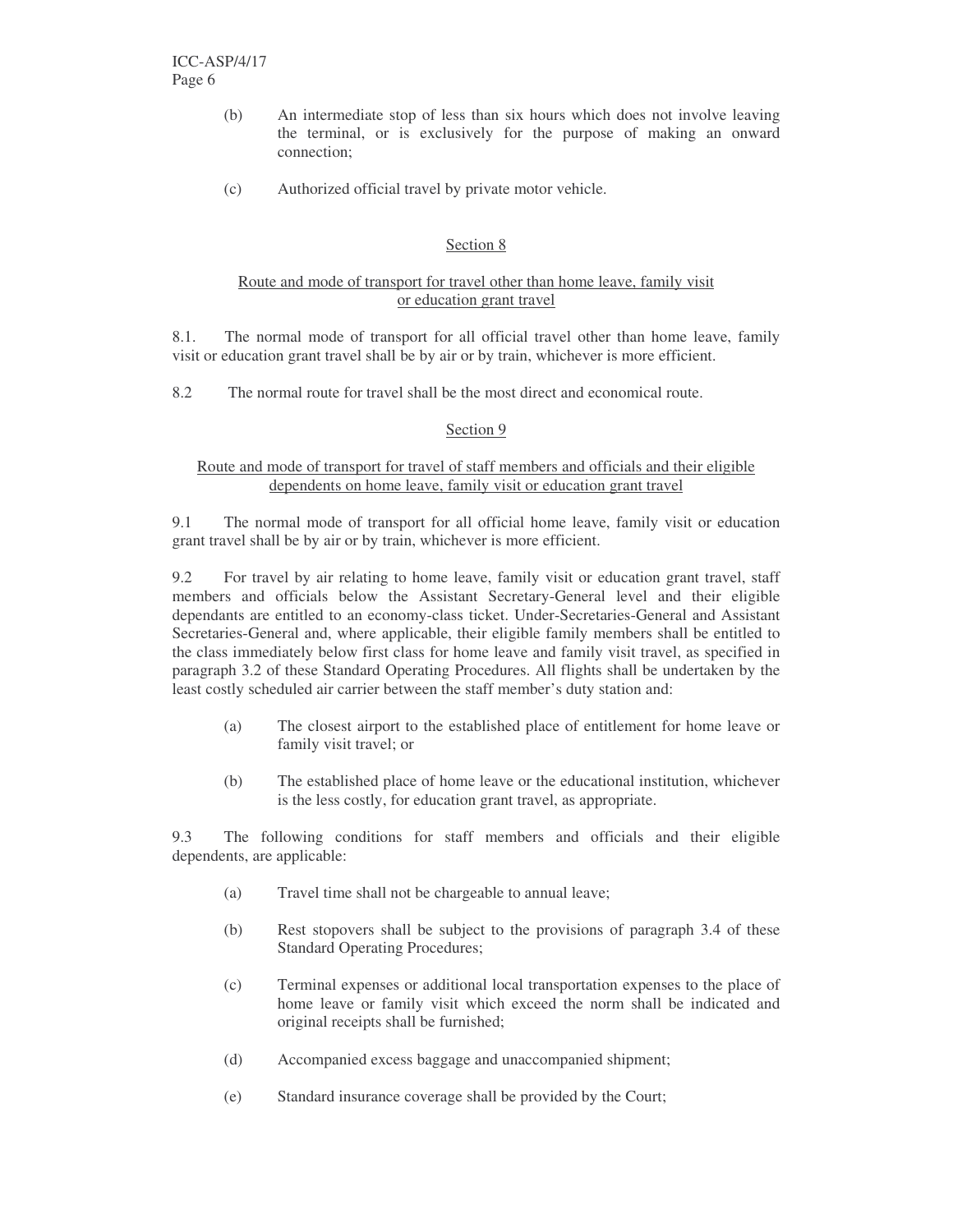- (f) Expenses related to travel documents and visas shall be reimbursed;
- (g) When the home leave or family visit travel is postponed at the request of the Court, the Court shall assume responsibility for any surcharges or fees imposed as a result of the ticket changes.

#### Section 10

#### Reimbursement of local transportation expenses while on official travel

- 10.1 In connection with official travel outside the country of the duty station:
	- (a) Terminal expenses shall be allocated to cover all expenses in respect of public transport between the airport or other point of arrival or departure and the hotel or other place of residence, transfer of baggage and other related incidental charges;
	- (b) Ten per cent (10%) of the daily subsistence allowance is intended to cover the cost of local transportation expenses;
	- (c) Applications for coverage of additional local transportation expenses (train, bus, taxi, etc.) which exceed these norms may be submitted. Such applications must be accompanied by original receipts. The total of these receipts shall be reduced by the total of the received local transportation expenses for the entire trip (10% of the total of the received daily subsistence allowance) and/or the total terminal expenses entitlement, as appropriate;
	- (d) All additional non-local transportation expenses shall be reimbursed in full;
	- (e) The Travel Unit is responsible for organizing rental vehicles for use on official travel, where approved on a travel request. All fuel receipts and a copy of the rental agreement shall be submitted;
	- (f) Whenever possible, local transportation should be estimated in advance for inclusion in the travel authorization.
- 10.2 In connection with official travel within the country of the duty station:
	- (a) Terminal expenses shall not be paid for official travel within the country of the duty station;
	- (b) The normal route and mode of transport for official travel shall be the most direct and economical route and shall be limited to available public transportation;
	- (c) The cost of a first-class train/bus ticket by the most direct route shall be reimbursed;
	- (d) Applications for reimbursement may be submitted; such applications shall be accompanied by original receipts.